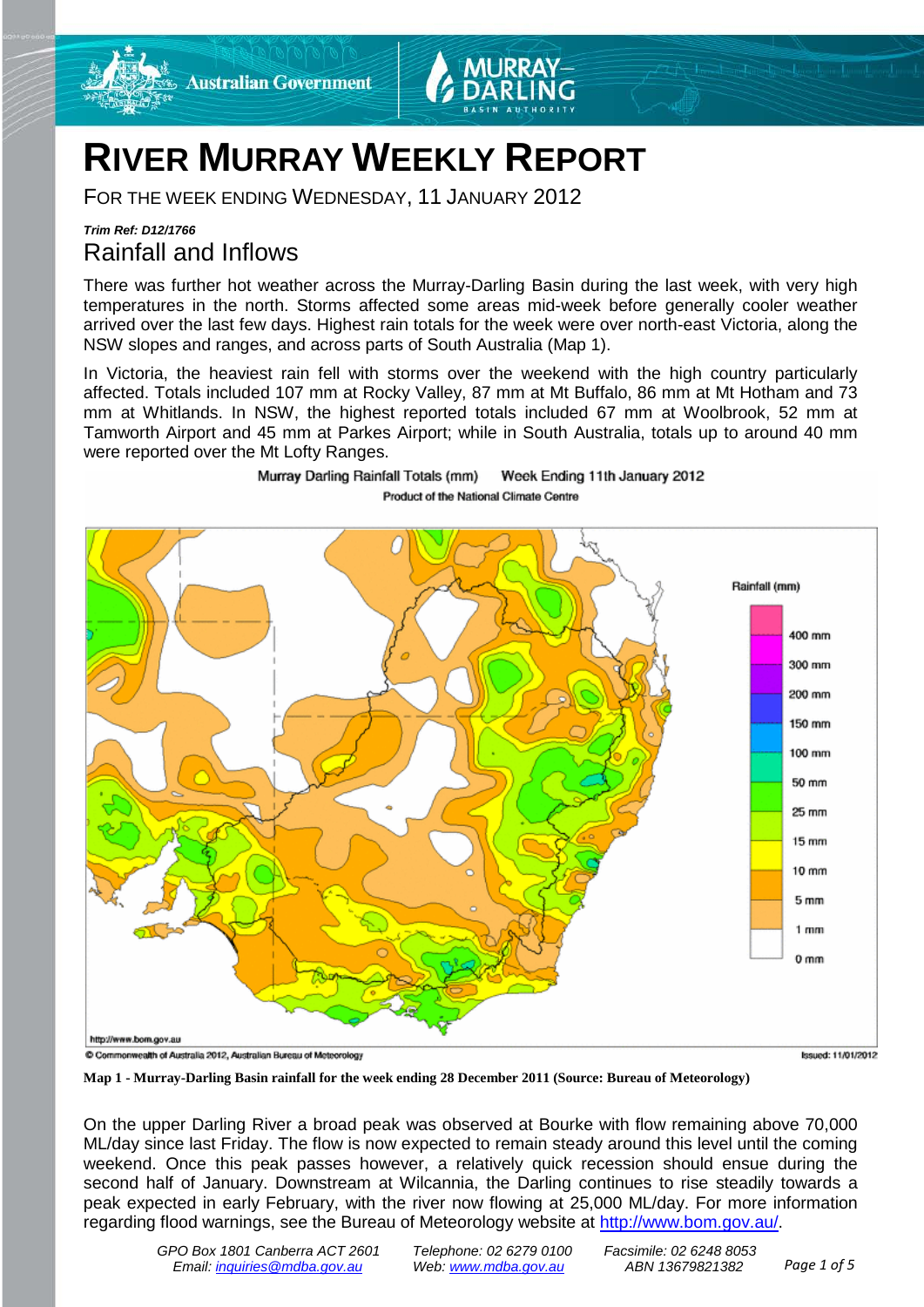

**Australian Government** 

On the River Murray system, the best tributary response was on the Ovens River, where the flow at Rocky Point increased from 700 to 2,700 ML/day following the rain and is now flowing at 1,100 ML/day. Further east on the Mitta Mitta River, the flow at Hinnomunjie increased from 500 to 1,600 ML/day, but has now receded to 600 ML/day.

# River Operations

MDBA active storage is currently 6,688 GL (78% capacity), down 188 GL since last week. The total storage at Dartmouth Reservoir fell by 1 GL during the week and is now 2,957 GL (77% capacity). The release, measured at Colemans, is now 2,400 ML/day where it has been for the last two days as a small flow pulse is released for water quality management in the Mitta Mitta River. The release will be returned to 300 ML/day over the coming days.

At Hume Reservoir, the total volume is currently 2,338 GL (78% capacity), which is a decrease of 113 GL since last week. The flow past Doctors Point has decreased from 24,000 to 16,000 ML/day during the week as, due to the rain, downstream demand has reduced and there has been a short period of higher inflows from the Ovens River.

At Yarrawonga Weir, the pool level is currently 124.9 m AHD, which is full supply level. The pool level was raised during the week above its normal target operating range to capture some of the additional water in this reach of the River Murray brought about by rain. It is expected to return towards 124.8 m AHD over the coming days. The release from Yarrawonga Weir peaked at 12,000 ML/day on 11 January and is expected to be reduced to about 9,000 ML/day within a week.

On the Edward River, the flow at Toonalook is currently 2,300 ML/day and at Stevens Weir, the flow is 1,500 ML/day. Downstream on the Wakool River, the flow at Moulamein is currently 1,100 ML/day and at Kyalite is 1,300 ML/day. The flow at Kyalite should remain relatively steady over the coming week.

Inflows to the Murray from the Goulburn River were increased during the week to help supply water traded out of the Goulburn valley with the river at McCoys Bridge currently flowing at 1,400 ML/day. These flows are expected to increase to about 2,000 ML/day during the coming week.

At Torrumbarry Weir, the pool level was raised back to the full supply level of 86.05 m AHD during the weekend. Release from the weir is currently 6,000 ML/day and is expected to be in the range 5,500– 6,500 ML/day during the next few weeks. The flow at Euston has receded during the week and is now 6,300 ML/day. The flow is expected to continue falling to below 5,500 ML/day in the next 7–10 days.

At Menindee Lakes, the storage volume continued to decline as releases were increased up to a flow of 24,000 ML/day at Weir 32. These higher releases were made to create air-space for incoming floodwaters arising from heavy rain in the northern Basin in late 2011. The current storage volume is 1,511 GL (87% capacity), which is 63 GL less than last week. The Lakes are expected to start rising again in the next week or two as the higher flows arrive from upstream. On the lower Darling River, the flow at Burtundy is currently about 12,500 ML/day and expected to peak above 13,000 ML/day later in January. For further information on the flood operations at Menindee Lakes, please refer to the NSW Office of Water website [\(www.water.nsw.gov.au/\)](http://www.water.nsw.gov.au/).

Downstream on the River Murray at Wentworth, the flow is currently 16,300 ML/day and expected to rise to about 17,500 ML/day in the next week or two as the higher flows arrive from the Darling River.

At Lake Victoria, the storage level is currently 25.98 m AHD (556 GL, 82% capacity). The flow into South Australia is currently 16,500 ML/day, which includes the delivery of environmental water. At the Lower Lakes, the five day average level is currently 0.68 m AHD and release through the barrages during the week has averaged around 5,500 ML/day.

# **For media inquiries contact the Media Officer on 02 6279 0141**

DAVID DREVERMAN Executive Director, River Murray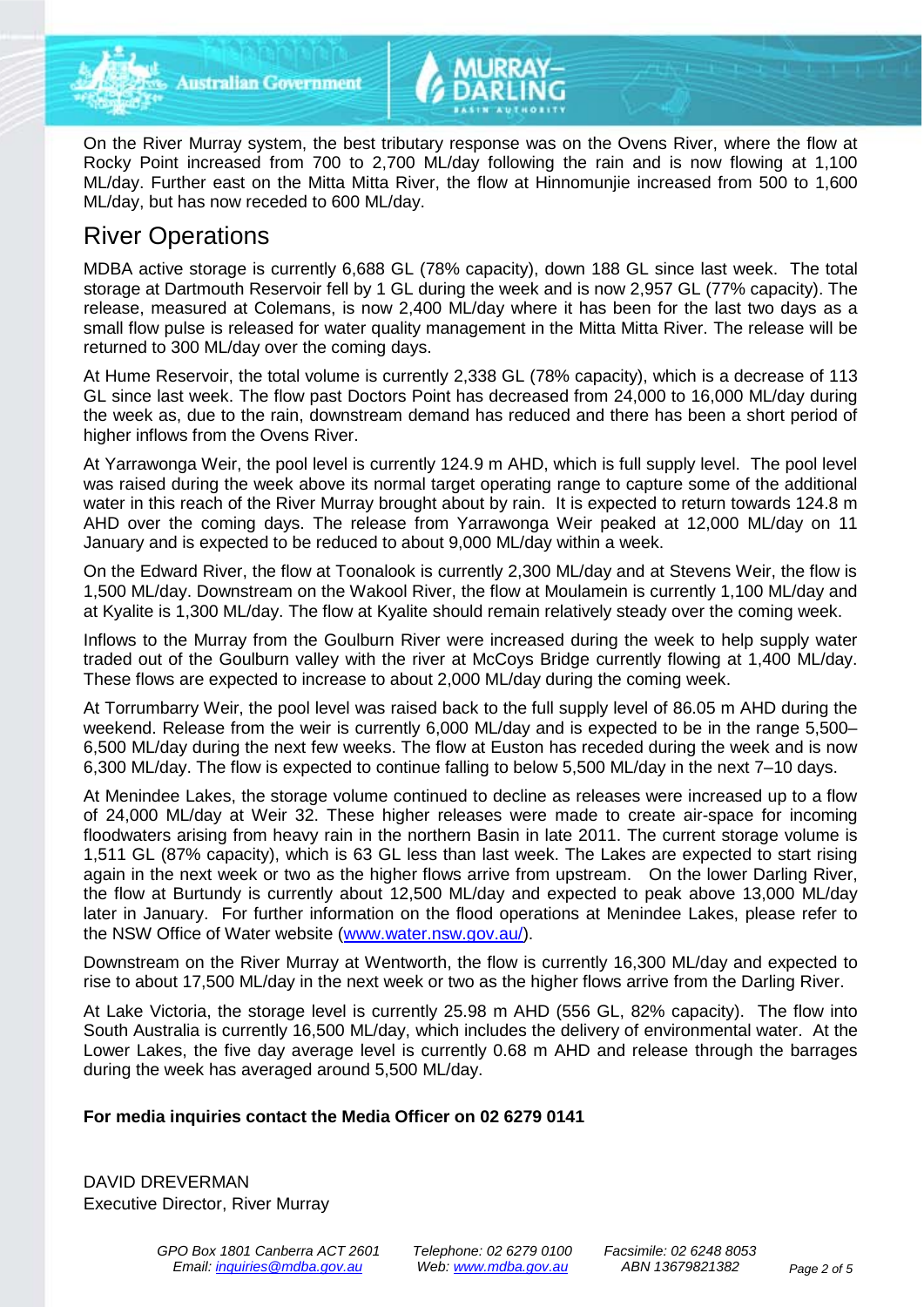





## Water in Storage Week ending Wednesday 11 Jan 2012

| <b>MDBA Storages</b>             | Full<br>Supply<br>Level | Full Supply<br>Volume | Current<br>Storage<br>Level | Current | Storage | Dead<br>Storage | Active<br>Storage | Change in<br>Total<br>Storage<br>for the<br>Week |
|----------------------------------|-------------------------|-----------------------|-----------------------------|---------|---------|-----------------|-------------------|--------------------------------------------------|
|                                  | $(m$ AHD)               | (GL)                  | $(m$ AHD)                   | (GL)    | %       | (GL)            | (GL)              | (GL)                                             |
| Dartmouth Reservoir              | 486.00                  | 3856                  | 471.17                      | 2957    | 77%     | 71              | 2886              | -1                                               |
| Hume Reservoir                   | 192.00                  | 3 0 0 5               | 188.43                      | 2 3 3 8 | 78%     | 23              | 2 3 1 5           | $-113$                                           |
| Lake Victoria                    | 27.00                   | 677                   | 25.98                       | 556     | 82%     | 100             | 456               | $-11$                                            |
| Menindee Lakes                   |                         | 1 7 3 1 *             |                             | 1511    | 87%     | (480#)          | 1 0 3 1           | $-63$                                            |
| <b>Total</b>                     |                         | 9 2 6 9               |                             | 7 3 6 2 | 79%     | $ -$            | 6688              | $-189$                                           |
| <b>Total Active MDBA Storage</b> |                         |                       |                             |         |         |                 | 78% ^             |                                                  |

#### **Major State Storages**

| <b>Burrinjuck Reservoir</b> | 026     | 879     | 86% |     | 876   | -41       |
|-----------------------------|---------|---------|-----|-----|-------|-----------|
| <b>Blowering Reservoir</b>  | 631     | 419     | 87% | 24  | 395   | -50       |
| Eildon Reservoir            | 3 3 3 4 | 3 2 0 2 | 96% | 100 | 3 102 | nn<br>د∠- |

\* Menindee surcharge capacity – 2050 GL \*\* All Data is rounded to nearest GL \*\*

# NSW takes control of Menindee Lakes when storage falls below 480 GL, and control reverts to MDBA when storage next reaches 640 GL ^ % of total active MDBA storage

**Snowy Mountains Scheme Snowy diversions for week ending 10 Jan 2012** 

| <b>Storage</b>         | <b>Active Storage</b><br>(GL) | Weekly Change<br>(GL) | Diversion (GL)   | This Week | From 1 May<br>2011 |
|------------------------|-------------------------------|-----------------------|------------------|-----------|--------------------|
| Lake Eucumbene - Total | 2 1 2 8                       | n/a                   | Snowy-Murray     | +2        | 285                |
| Snowy-Murray Component | 253                           | n/a                   | Tooma-Tumut      | $+2$      | 244                |
| <b>Target Storage</b>  | 1520                          |                       | Net Diversion    |           | 41                 |
|                        |                               |                       | Murray 1 Release | $+0$      | 593                |

### **Major Diversions from Murray and Lower Darling (GL) \***

| <b>New South Wales</b>    | This Week | From 1 July<br>2011 | Victoria                        | This Week | From 1<br><b>July 2011</b> |
|---------------------------|-----------|---------------------|---------------------------------|-----------|----------------------------|
| Murray Irrig. Ltd (Net)   | 61.1      | 703                 | Yarrawonga Main Channel (net)   | 10.6      | 153                        |
| Wakool Sys Allowance      | 2.7       | 3                   | Torrumbarry System + Nyah (net) | 21.7      | 310                        |
| Western Murray Irrigation | 1.0       | 12                  | Sunraysia Pumped Districts      | 3.3       | 53                         |
| Licensed Pumps            | 5.6       | 105                 | Licensed pumps - GMW (Nyah+u/s) | 0.7       | 24                         |
| Lower Darling             | 10.7      | 84                  | Licensed pumps - LMW            | 11.3      | 148                        |
| <b>TOTAL</b>              | 81.1      | 907                 | TOTAL                           | 47.6      | 688                        |

\* Figures derived from estimates and monthly data. Please note that not all data may have been available at the time of creating this report. \*\* All data above is rounded to nearest 100 ML for weekly data and nearest GL for cumulative data\*\*

#### **Flow to South Australia (GL)**

| Flow to South Australia (GL)<br>* Flow to SA will be greater than entitlement for<br>January due to Additional Dilution Flow and water | Entitlement this month<br>Flow this week<br>Flow so far this month | $217.0*$<br>127.7<br>226.4 | (18 200 ML/day) |
|----------------------------------------------------------------------------------------------------------------------------------------|--------------------------------------------------------------------|----------------------------|-----------------|
| trades to SA.                                                                                                                          | Flow last month                                                    | 520.4                      |                 |
| 0.11100                                                                                                                                |                                                                    |                            |                 |

#### **Salinity (EC) (microSiemens/cm at 25o C)**

|                         | Current | Average over the last week | Average since 1 August 2011 |
|-------------------------|---------|----------------------------|-----------------------------|
| Swan Hill               | 140     | 120                        | 140                         |
| Euston                  | 140     | 140                        | 130                         |
| <b>Red Cliffs</b>       | 170     | 170                        | 120                         |
| Merbein                 | 180     | 170                        | 130                         |
| Burtundy (Darling)      | 290     | 390                        | 390                         |
| Lock 9                  | 350     | 370                        | 160                         |
| Lake Victoria           | 190     | 190                        | 200                         |
| Berri                   | 440     | 370                        | 230                         |
| Waikerie                | ۰       |                            |                             |
| Morgan                  | 290     | 280                        | 270                         |
| Mannum                  | 380     | 340                        | 290                         |
| Murray Bridge           | 320     | 1 1 8 0                    | 350                         |
| Milang (Lake Alex.)     | 480     | 480                        | 510                         |
| Poltalloch (Lake Alex.) | 540     | 490                        | 310                         |
| Meningie (Lake Alb.)    | 4 9 8 0 | 5 0 3 0                    | 5450                        |
| Goolwa Barrages         | 8 3 0 0 | 5940                       | 1 340                       |

*GPO Box 1801 Canberra ACT 2601 Telephone: 02 6279 0100 Facsimile: 02 6248 8053 Email: [inquiries@mdba.gov.au](mailto:inquiries@mdba.gov.au) Web: [www.mdba.gov.au](http://www.mdba.gov.au/) ABN 13679821382 Page 3 of 5*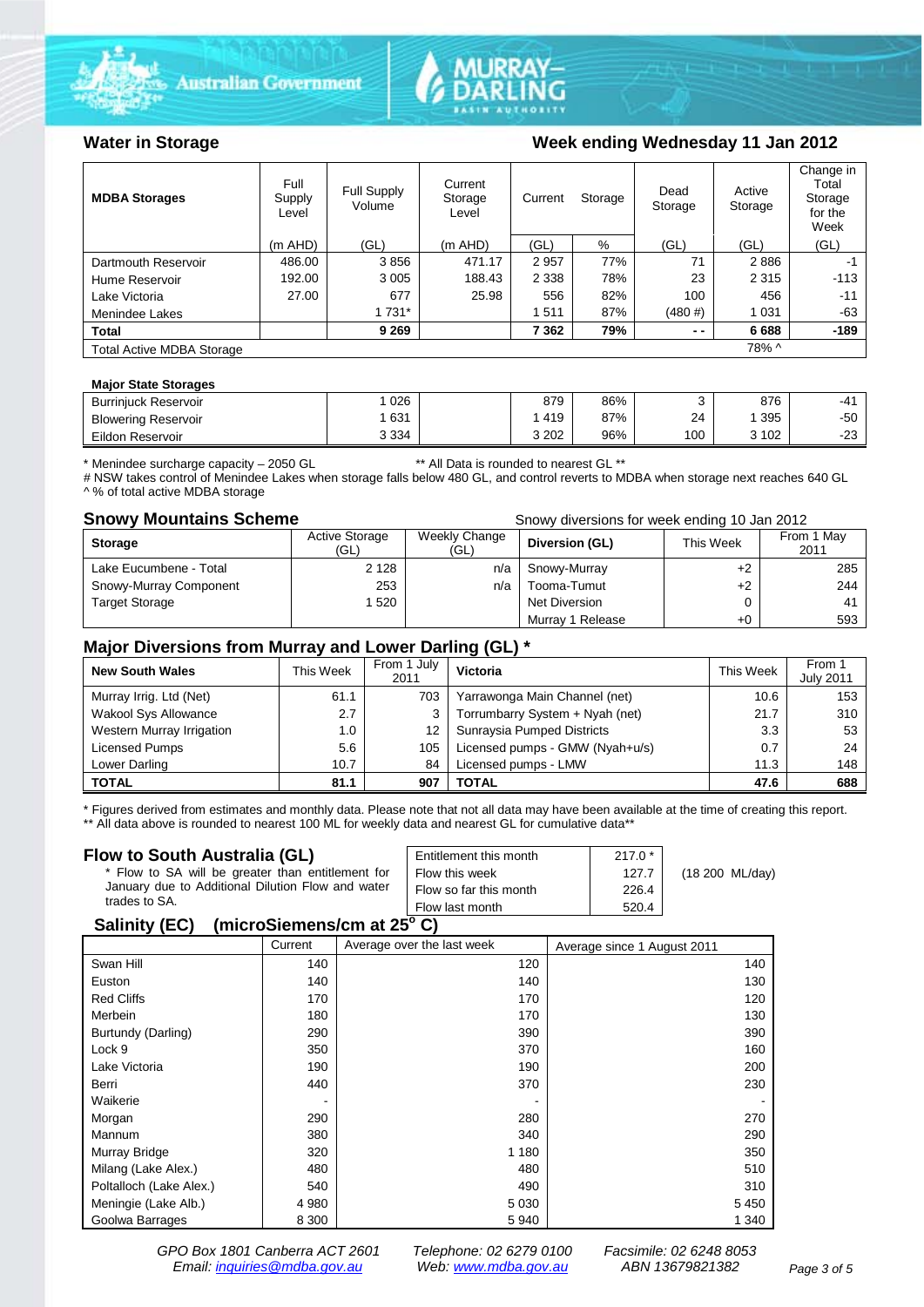



### **River Levels and Flows Week ending Wednesday 11 Jan 2012**

|                                                                         | (ML/day) |          |
|-------------------------------------------------------------------------|----------|----------|
| <b>River Murray</b><br>(m)<br>local(m)<br>(m AHD)<br>(ML/day)           |          | (ML/day) |
| F<br>Khancoban<br>960<br>÷.                                             | 950      | 1780     |
| F<br>4.0<br>1.40<br>207.92<br>2510<br>Jingellic                         | 2760     | 3600     |
| R<br>Tallandoon (Mitta Mitta River)<br>4.2<br>2.15<br>219.04<br>2 9 2 0 | 1 400    | 660      |
| F<br>5.5<br>3.01<br>156.64<br>14 950<br>Heywoods                        | 19 150   | 19 000   |
| F<br>5.5<br>3.11<br>151.58<br>16 000<br><b>Doctors Point</b>            | 19 970   | 20 540   |
| 4.3<br>149.55<br>2.11<br>Albury                                         |          |          |
| F<br>3.69<br>129.71<br>Corowa<br>3.8<br>18 440                          | 21 010   | 17 440   |
| 1.94<br>116.98<br>R<br>Yarrawonga Weir (d/s)<br>6.4<br>12 200           | 10 320   | 10 980   |
| S<br>Tocumwal<br>6.4<br>2.25<br>106.09<br>9 1 7 0                       | 9590     | 10510    |
| R<br>Torrumbarry Weir (d/s)<br>7.3<br>1.98<br>80.53<br>6 0 4 0          | 5 6 30   | 6790     |
| 4.5<br>1.16<br>R<br>Swan Hill<br>64.08<br>4830                          | 5 100    | 6 3 2 0  |
| F<br><b>Wakool Junction</b><br>8.8<br>2.66<br>51.78<br>7 0 0 0          | 7670     | 9840     |
| F<br>Euston Weir (d/s)<br>8.8<br>1.41<br>43.25<br>6 2 9 0               | 6740     | 10 310   |
| F<br>Mildura Weir (d/s)<br>6610<br>$\overline{a}$                       | 7640     | 12 5 20  |
| S<br>7.3<br>Wentworth Weir (d/s)<br>3.74<br>28.50<br>16 270             | 16 730   | 19 430   |
| F<br><b>Rufus Junction</b><br>4.78<br>21.71<br>15 610                   | 17 200   | 23 360   |
| F<br>Blanchetown (Lock 1 d/s)<br>1.45<br>18 500<br>$\blacksquare$       | 18 870   | 18 8 30  |
|                                                                         |          |          |
| <b>Tributaries</b>                                                      |          |          |
| 2.7<br>F<br>Kiewa at Bandiana<br>1.34<br>154.57<br>1 0 5 0              | 970      | 1 2 8 0  |
| F<br>8.48<br>146.16<br>1850<br>Ovens at Wangaratta<br>11.9              | 1 270    | 1 2 6 0  |
| 93.18<br>R<br>Goulburn at McCoys Bridge<br>9.0<br>1.76<br>1 4 2 0       | 1 0 3 0  | 960      |
| F<br>Edward at Stevens Weir (d/s)<br>1.67<br>81.45<br>1 540             | 1 3 3 0  | 810      |
| F<br>Edward at Liewah<br>56.92<br>890<br>1.54                           | 1 0 7 0  | 1510     |
| F<br><b>Wakool at Stoney Crossing</b><br>1.37<br>54.86<br>290           | 340      | 460      |
| Murrumbidgee at Balranald<br>5.0<br>1.24<br>57.20<br>810<br>R           | 410      | 990      |
| R<br>Barwon at Mungindi<br>3.47<br>740                                  | 1 0 5 0  | 7 5 6 0  |
| S<br>Darling at Bourke<br>12.21<br>73 470<br>۰                          | 71 950   | 62 620   |
| R<br>Darling at Burtundy Rocks<br>5.78<br>12 460                        | 12 0 20  | 10 380   |

Natural Inflow to Hume 6 8 960

(i.e. Pre Dartmouth & Snowy Mountains scheme)

**Weirs and Locks** Pool levels above or below Full Supply Level (FSL)

| <b>Murray</b>      | FSL (m AHD) | u/s     | d/s                      |                       | FSL (m AHD) | u/s     | d/s     |
|--------------------|-------------|---------|--------------------------|-----------------------|-------------|---------|---------|
| Yarrawonga         | 124.90      | $+0.00$ | $\overline{\phantom{a}}$ | No. 7 Rufus River     | 22.10       | $+0.15$ | $+2.43$ |
| No. 26 Torrumbarry | 86.05       | $-0.01$ | $\blacksquare$           | No. 6 Murtho          | 19.25       | $+0.03$ | $+0.85$ |
| No. 15 Euston      | 47.60       | $-0.02$ | $\sim$                   | No. 5 Renmark         | 16.30       | $+0.02$ | $+0.72$ |
| No. 11 Mildura     | 34.40       | $+0.00$ | $+0.18$                  | No. 4 Bookpurnong     | 13.20       | $+0.02$ | $+1.70$ |
| No. 10 Wentworth   | 30.80       | $+0.06$ | $+1.10$                  | No. 3 Overland Corner | 9.80        | $-0.03$ | $+1.07$ |
| No. 9 Kulnine      | 27.40       | $+0.05$ | $+0.62$                  | No. 2 Waikerie        | 6.10        | $+0.09$ | $+1.17$ |
| No. 8 Wangumma     | 24.60       | $+0.15$ | $+0.95$                  | No. 1 Blanchetown     | 3.20        | $+0.11$ | $+0.70$ |

### **Lower Lakes FSL = 0.75 m AHD**

Lake Alexandrina average level for the past 5 days (m AHD) 0.68

| <b>Barrages</b><br><b>Fishways at Barrages</b> |              |               |            |                |                      |
|------------------------------------------------|--------------|---------------|------------|----------------|----------------------|
|                                                | Openings     | Level (m AHD) | No. Open   | Rock Ramp      | <b>Vertical Slot</b> |
| Goolwa                                         | 128 openings | 0.42          | All closed |                | Open                 |
| Mundoo                                         | 26 openings  | 0.46          | All closed |                |                      |
| <b>Boundary Creek</b>                          | 6 openings   | -             |            | $\blacksquare$ |                      |
| Ewe Island                                     | 111 gates    |               | ◠<br>a     | -              |                      |
| Tauwitchere                                    | 322 gates    | 0.45          | 9          | Open           | Open                 |

AHD = Level relative to Australian Height Datum, i.e. height above sea level